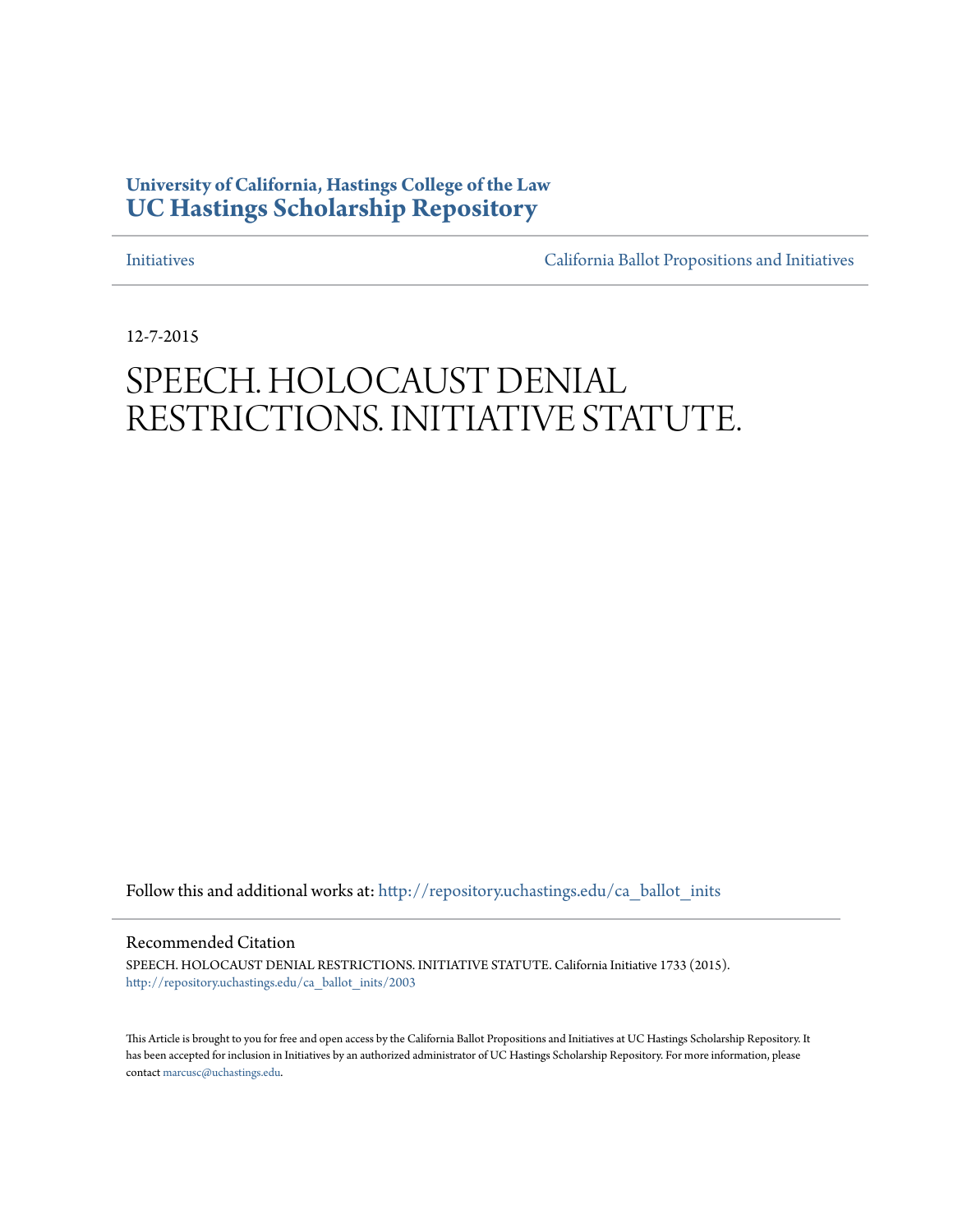The Attorney General of California has prepared the following title and summary of the chief purpose and points of the proposed measure:

# **SPEECH. HOLOCAUST DENIAL RESTRICTIONS. INITIATIVE STATUTE.** Restricts speech that lobbies against the recognition of the Jewish, Armenian, or Ukrainian Holocausts at any school, educational institution, or museum that receives state funds. Prevents Holocaust denial organizations, as defined, from disseminating information and conducting activities on the premises of these institutions, or involving the employees, clients, or students of these institutions. Permits injunctive relief and damages against the Holocaust denial organizations that commit violations. Summary of estimate by Legislative Analyst and Director of Finance of fiscal impact on state and local government: **Given its restraint on free speech, a court may find this measure unconstitutional. If so, it would have no fiscal effect. If the measure could be implemented legally, the annual cost to state-funded educational institutions is unlikely to be significant statewide, but the cost for a particular local government in a particular year might be significant if it is sued and found to have violated the provisions of the measure.** (15-0073.)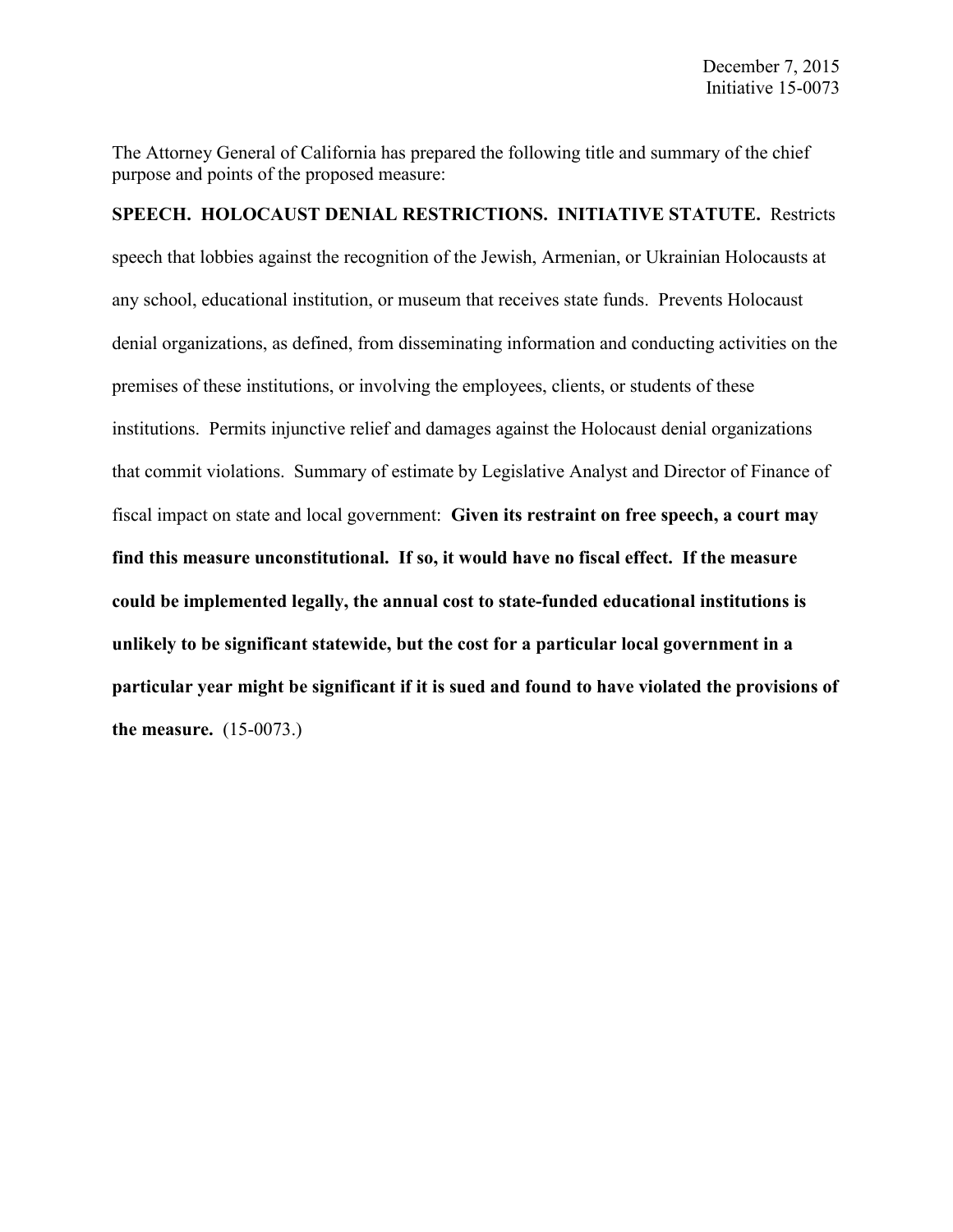

## **OCT 0 1 2015**

INITIATIVE COORDINATOR Dear Attorney General Harris, The Matter of the ATTORNEY GENERAL'S OFFICE

I kindly request that your office provides an Official Title and Summary for the statutory Ballot Initiative contained in this letter. You may reach me at 949-973-0975 or write to me at grefou@gmail.com.

Kind Regards,

Gregory Foulkes